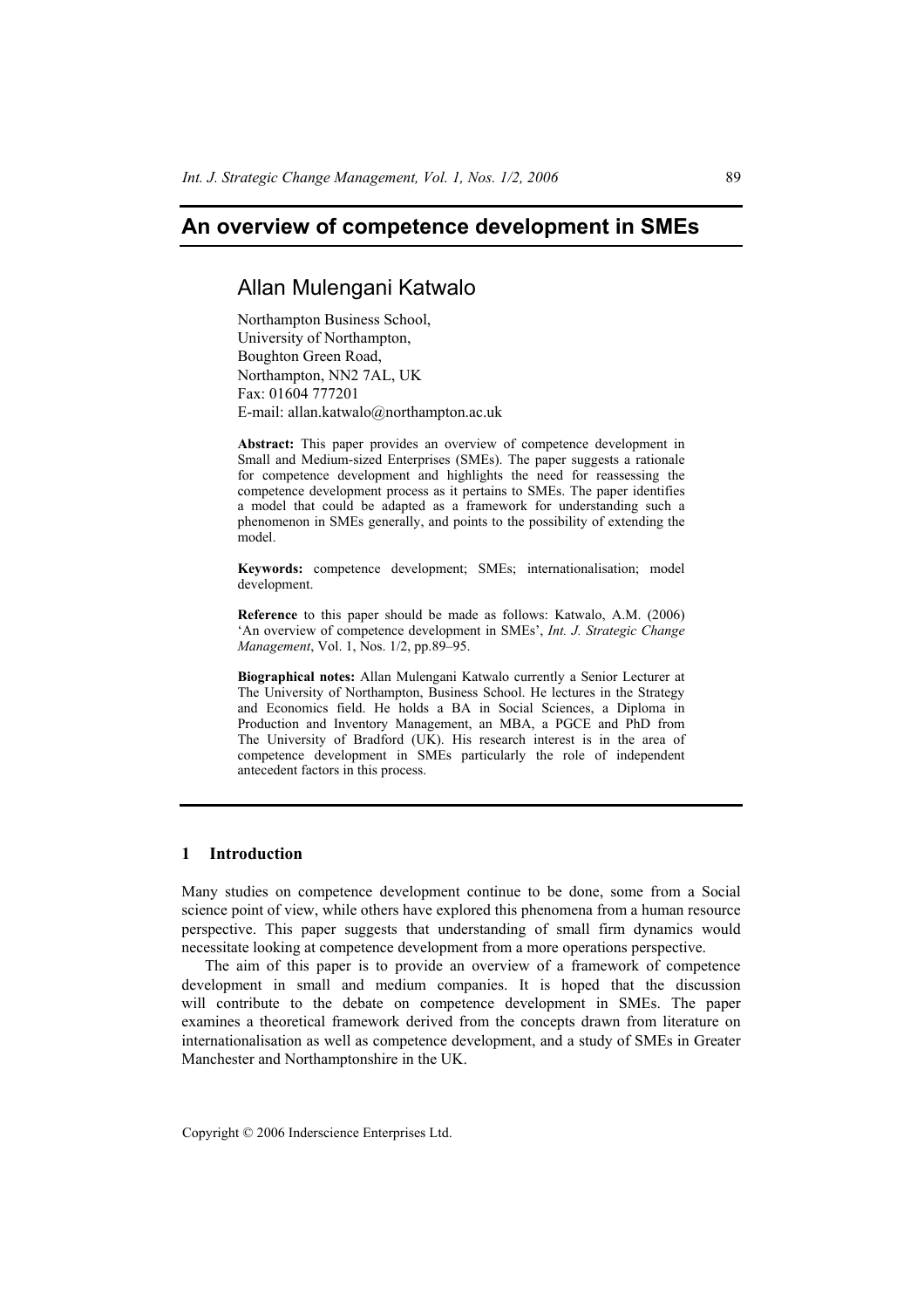# 90 *A.M. Katwalo*

# **2 Literature review**

The debate on competence development in cooperate organisations has been around for a while. However the debate on competence development within the SME area is still fairly young. This paper takes the assumption that strategic renewal goes beyond the individual and groups, and encompasses the entire firm. This recognises that the firm operates in an open system and is not simply internally focused Argyris and Schon (1996), Barney (1995) and Crossan et al. (1999).

Frameworks such as the one developed by Crossan et al. (1999) enable us to understand better the tension between what they refer to as exploration (feed-forward) and exploitation (feedback). Under this proposition, organisational learning is presented as a dynamic process. This process is dynamic because learning takes place over time and across levels and it also creates a tension between assimilating new learning (what has been referred to as feed-forward) and exploiting or using what has been learned already (or feedback). The feed-forward process is used as an avenue for new ideas and actions from the individual to the group to the organisation. While at the same time what has already been learned is feedback from the organisation to the group and individual levels which influences the way people think and act. This framework outlines the progression of the firm's competencies from being novice, advanced beginner, proficient and expert, to becoming world class.

## *2.1 Competence*

The basic definition of competence was taken from two perspectives, one by Caird (1992) who considered competency as referring to a set of knowledge, skills and personality variables, which related to successful behaviour in a designated field. A second by Hamel and Prahalad (1990) who looked at the concept of core competencies, which they define as a group of production skills and technologies that enable an organisation to provide a particular benefit to customers. This definition focuses on the unique firm specific characteristics, which add value to the ultimate customer and can be transferred to different organisational settings (Crossan et al., 1999; Grant, 1991).

#### *2.2 Competence development*

Since competence development has been linked to organisational learning, the starting point would be the emphasis that both organisational learning theory and the definition of competencies place on the human element of the process (Crossan et al., 1999; Bird, 1995).

This proposition considers that the better a group of people are at fulfilling the demands of the customer whether internal or external, the greater are the competencies the group of people exhibit along with technology and other elements. It is thus possible to superimpose known models for individuals' competence development on the development of competencies at SME level, because of the dual uses of 'competence and competent'. The assumption made is that to become more competent would be a function of the learning of an individual within a system. Thus there can only be competence development if the new technologies, new organisational forms, new norms and values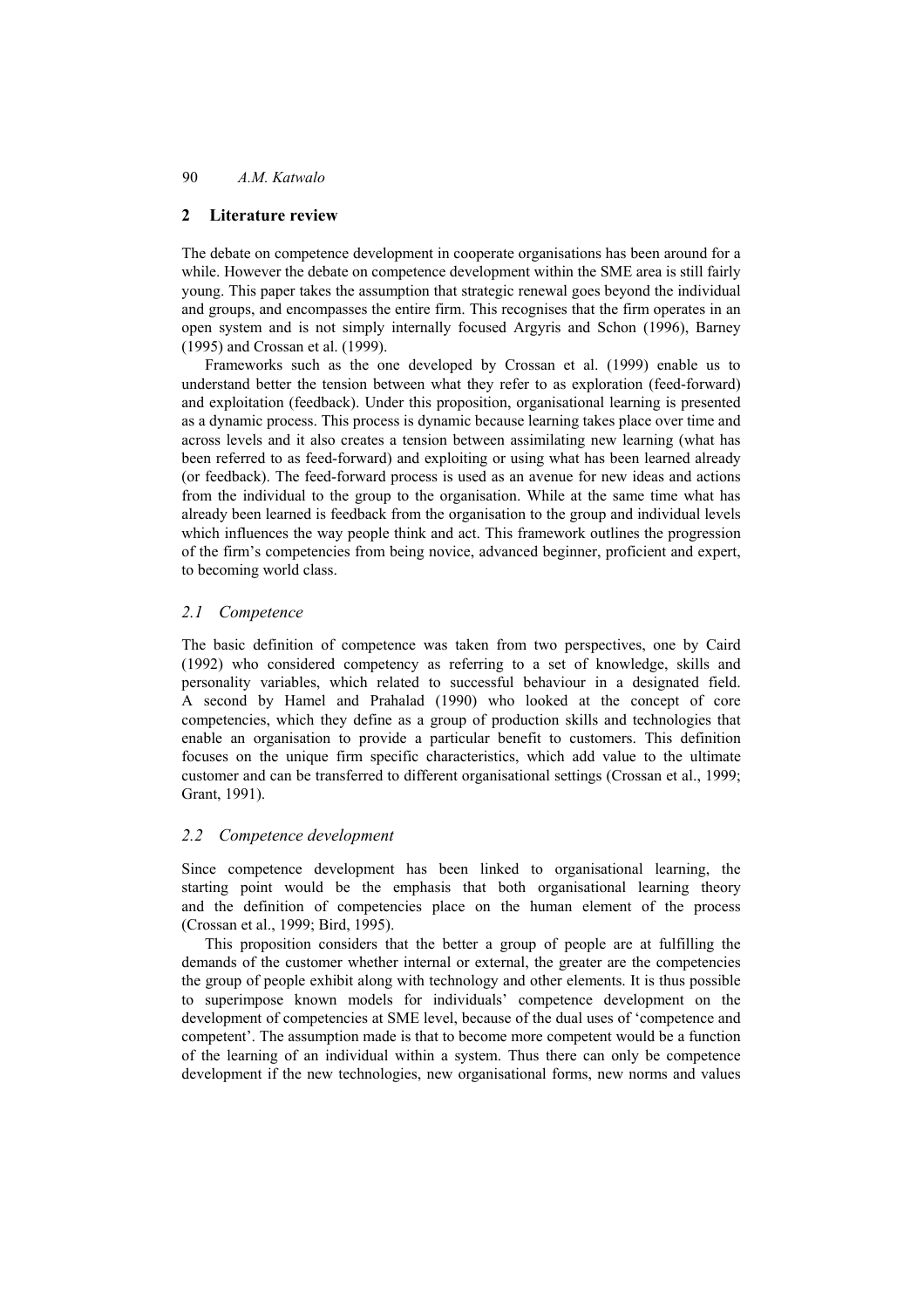that may emerge during the process are linked to or part of the individuals' learning as illustrated in Figure 1 (Drejer, 2000).

The model based on Dreyfus and Dreyfus (1986) model for a persons learning, assumes that

- The individual begins the process as a novice, becomes an advanced beginner, proficient, competent and then finally an expert. For purposes of clarity, the proposition uses 'expert' and 'world class' for the last two categories.
- The group of people involved would have the same level of knowledge that evolves in the same manner as that of the individual along the categories as stated.

Finally that knowledge of the group would somehow be uniform.





*Source*: Drejer (2000, p.215)

Drejer (2000) uses a typology of these competencies as simple, middle complex and complex and thus attempts to plot the learning process that may lead to competence development. The definition of competence that is put forward by his proposition takes an internal approach and considers competencies as being a system of technology, people, organisational (formal) as well as cultural (informal) aspects and their interaction.

Note, that the model is descriptive and secondly that there maybe an issue of how to move from one stage to another or the process of competence development.

The issues that would affect the process of competence development would include:

- the starting point for developing the competence further
- the means for creating the learning of the people involved in order to develop the competence.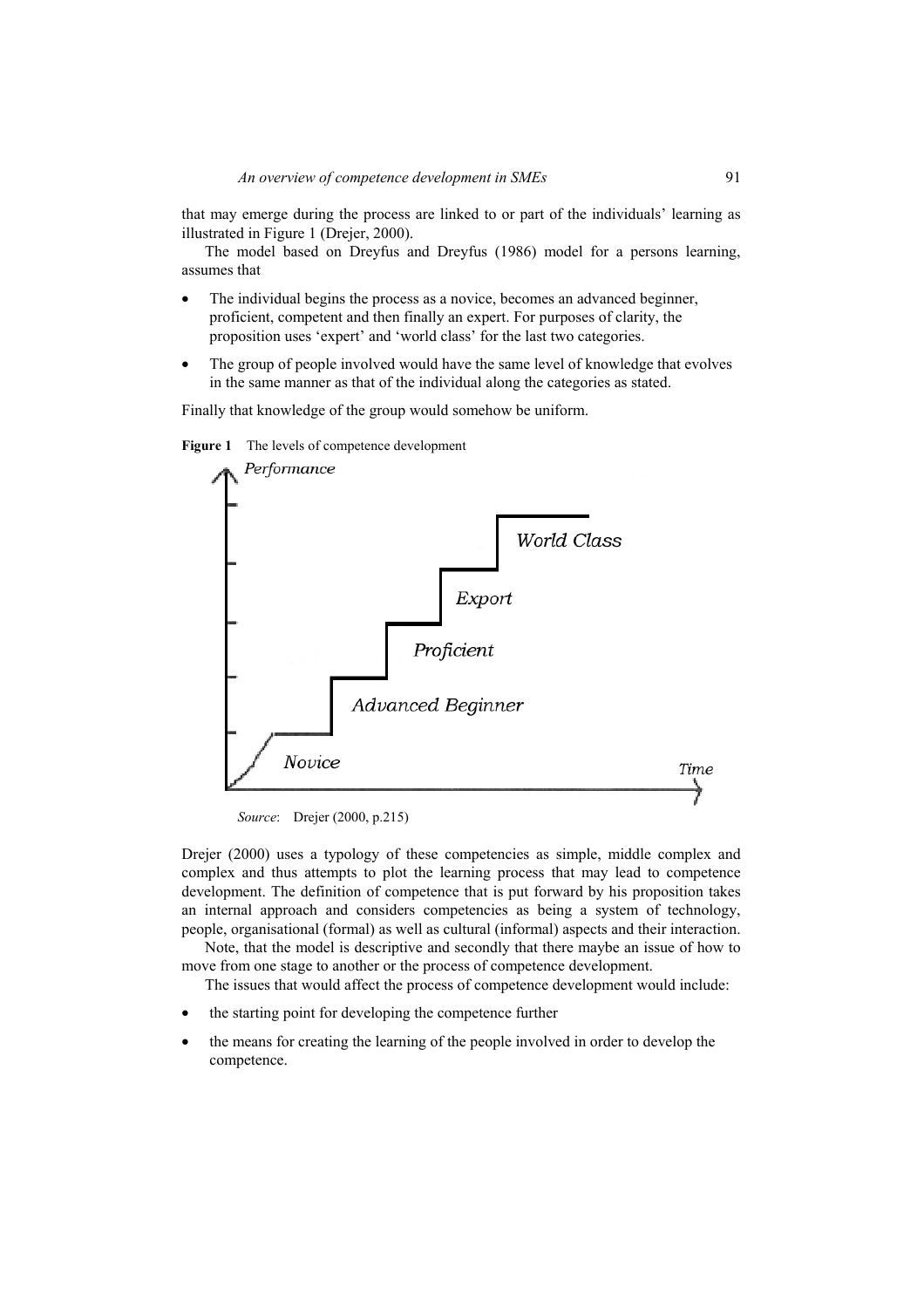## 92 *A.M. Katwalo*

The model clearly shifts from the definition of competencies as systems of technology, human being, organisation and culture and moves towards a model for explaining competence development (Drejer, 2000). It provides an avenue for understanding the process of competence development by helping to plot the learning process that may lead to competence development and thus an interesting tool to examine.

The shortcoming however is the difficulty of knowing exactly how to move through the entire cycle of competence development. In fact Drejer points out that the list of possible means for creating, supporting and facilitating the necessary organisational learning is much too long. This situation is not very different when looking at the list of contingencies such as type of competence, product of the firm and national culture which is equally long thus making it impossible to make everything in the process explicit.

#### **3 Research design**

A survey was conducted between 31 Small and Medium Sized manufacturing companies in the UK. Of the 31 firms surveyed 20 were in Greater Manchester and 11 in Northamptonshire. The survey covered a range of industries including Textiles 22.6%, Leather 19.4%, Engineering 29% and Household goods 6.5%, Chemical products 12.9% and others 9.7%. In depth semi structured interviews were used to collect the data.

### **4 Discussion**

#### *4.1 Competence development in SMEs*

Understanding the competence development process in organisations generally, but in SMEs in particular Continues to preoccupy many scholars.

From the findings above as well as those of this study it is possible to conclude that what is needed is a framework that would help us to understand the phenomena further. This would help to shape both policy and practice for the SME in order to enable them to develop the necessary competencies that will enhance their growth.

Since SME competitiveness is determined and affected by the availability and use of resources, the resource development and adjustment process both within and among firms, is dependant upon interactions with other firms in line with the principle of learning by doing. In order to achieve competitiveness therefore, there must be an all round purposeful effort to accumulate and develop the resource stocks. This then points to the need to incorporate further dimensions into this model or to develop alternatives in order to get a better picture of the competence development process (Katwalo, 2005).

# *4.2 The development from one stage to the next*

Existing literature does not provide a conclusive picture of how a firm moves through the entire cycle of competence development. From the study it was also found that firms did not go through a linear process of competence development. Rather they may begin at any point within the framework. It was also possible to link particular antecedent factors to the different stages of the model. This meant that the time variable was an equally important component of the model. Therefore for a firm to become world class, it must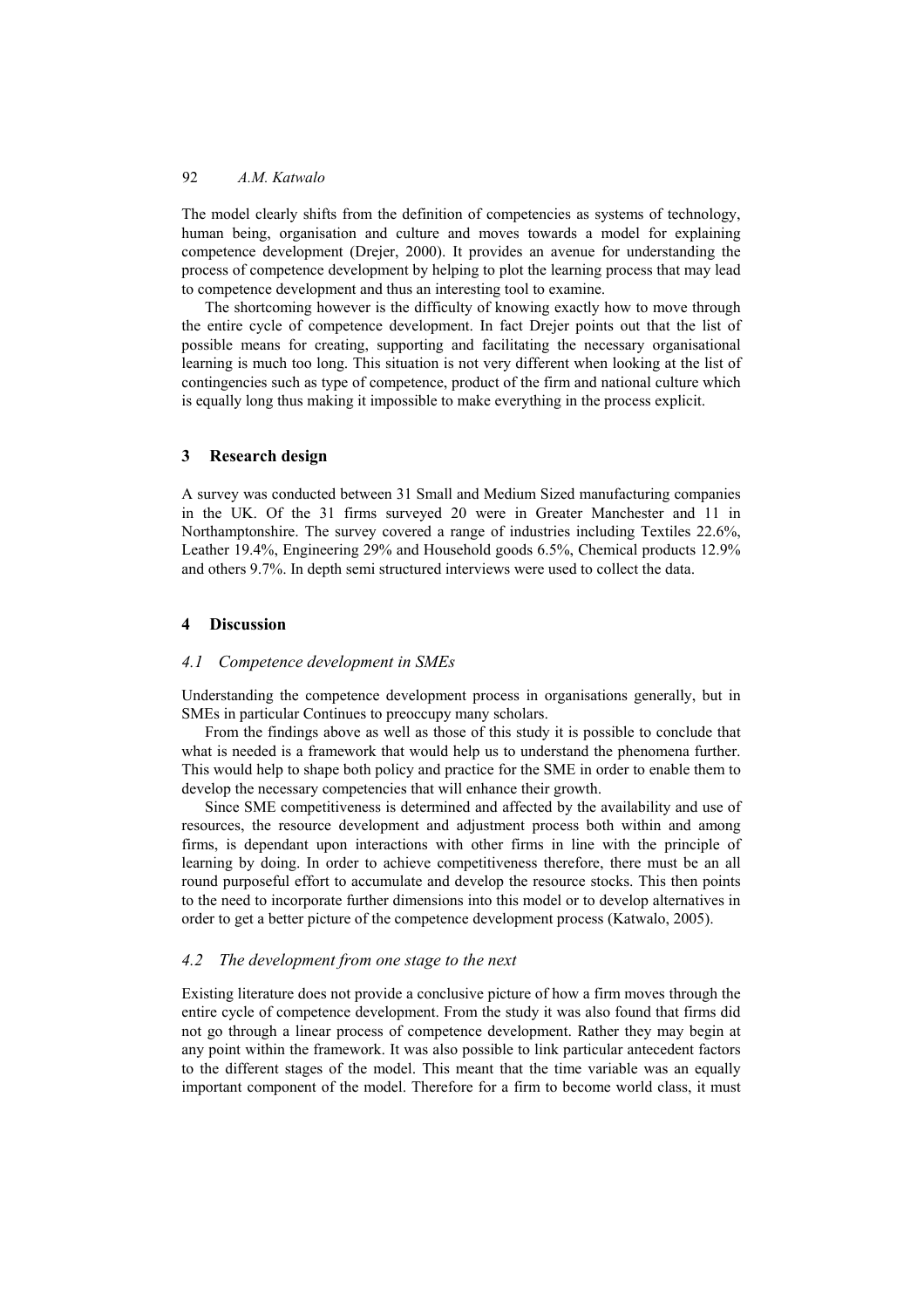have been affected by any one of these particular factors long enough to consolidate or grow its competencies.

It was also found that the movement through the cycle of competence development depended upon this causal relationship. If we took international business activity as an example, where a firm engaged in only one particular international activity over time, it could become proficient or expert in that particular activity. However a truly world class firm would be one who's portfolio of international activities over time was wide enough to have brought about the development of a significant variety and level of competencies that set it apart from the others.

### **5 Independent antecedent factors in competence development**

#### *5.1 International business activities and competence levels*

For purposes of developing understanding of this phenomenon it was necessary to consider one such factor. When a closer look was taken of international business activity, the model could be mapped thus.

- Import/export Novice
- Use of agents Advanced beginners
- Collaboration Profective
- Joint venture Expert
- Overseas production World class.

From this linkage it was possible to assume that a firm which possessed the necessary competencies to start exporting could be defined as a novice. If this firm then developed or acquired new competencies to do more than just direct export for example by using agents, this firm could be said to be an advanced beginner. If the same firm were to then begin to collaborate with other overseas firms in the various aspects of business, it could be said that this firm was proficient. The essence here was that the longer the firm engages in any particular activity and the more new activities it engages in, the more it was likely to move from one stage to another within the competence development framework.

The task therefore was to try and identify which competencies the firm would need in order to begin or continue to successfully engage in any particular activity. This process would enable the mapping of competencies against the various international activities thus enabling us to understand better the process of acquisition, leveraging and development of competencies. This process would require the readjustment of Drejer's model to a multi-dimensional model.

This means that rather than simply looking at the development of competencies over time we would be able to look at the role of a particular variable/s in the process over time.

It was important to state at this point that some of the competencies identified would be required for more than one activity. Table 1 provides a summary of some of the international activities as well as the likely associated competencies as adopted by this paper.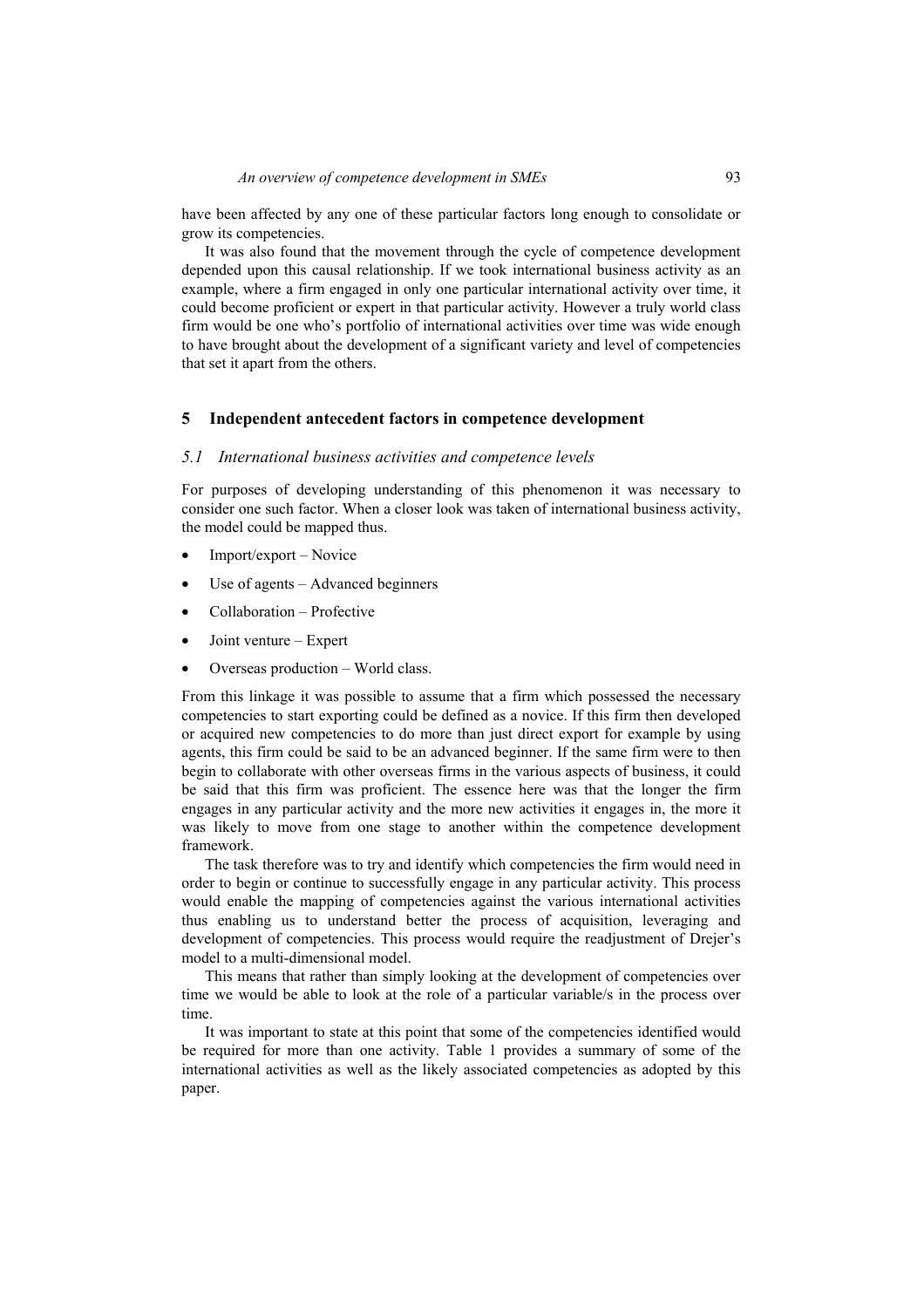# 94 *A.M. Katwalo*

The model proposed would start by asking how a group of individuals become more and more competent on a regular basis. This it was assumed would take place through a process of learning to do things better and being increasingly able to meet the output objectives of the competence. It then adds to this the other elements of competence development of technology and processes to turn this into a firm dynamic.

## *5.2 Assumptions of the framework*

The assumptions that were made in this proposition as illustrated in Table 1, which allow the establishment of the appropriateness of the model to describing the competence development process in SMEs. This can be achieved by looking at the characteristics of each stage of the model. (The difference between a novice and an advanced beginner), as well as the competencies the firm would need and learn by engaging in these activities.

| Activity            | Competencies                  |
|---------------------|-------------------------------|
| Importing           | Purchasing (order processing) |
|                     | Contract negotiations         |
| Exporting (direct)  | Production                    |
|                     | Distribution                  |
|                     | Sales and marketing           |
| Export (agents)     | Production                    |
|                     | Marketing                     |
|                     | After-sales                   |
| Collaboration       | Reputation                    |
|                     | Processing technology         |
|                     | Quality (product and process) |
| Joint venture       | Reputation                    |
|                     | Technical skills              |
|                     | Creativity/Innovation         |
| Overseas production | Management                    |
|                     | Brand image                   |
|                     | Financial strength            |

**Table 1** Activities and some likely associated competencies

It is therefore true to assume that a firm which becomes world class will have accumulated by acquisition and development, several competencies via engaging in different activities over time.

The model also assumes that competencies develop or are acquired in discrete bundles with every experience over time. Thus the longer the firm engages in a particular activity the better it becomes at that activity and the more activities it engages in the more the diversity of competencies the firm will develop. This shifts away from the view that competence development is linear, to the view that this is composed of more discrete clusters of competencies that come into being or expand as the firm interacts with any antecedent factors.